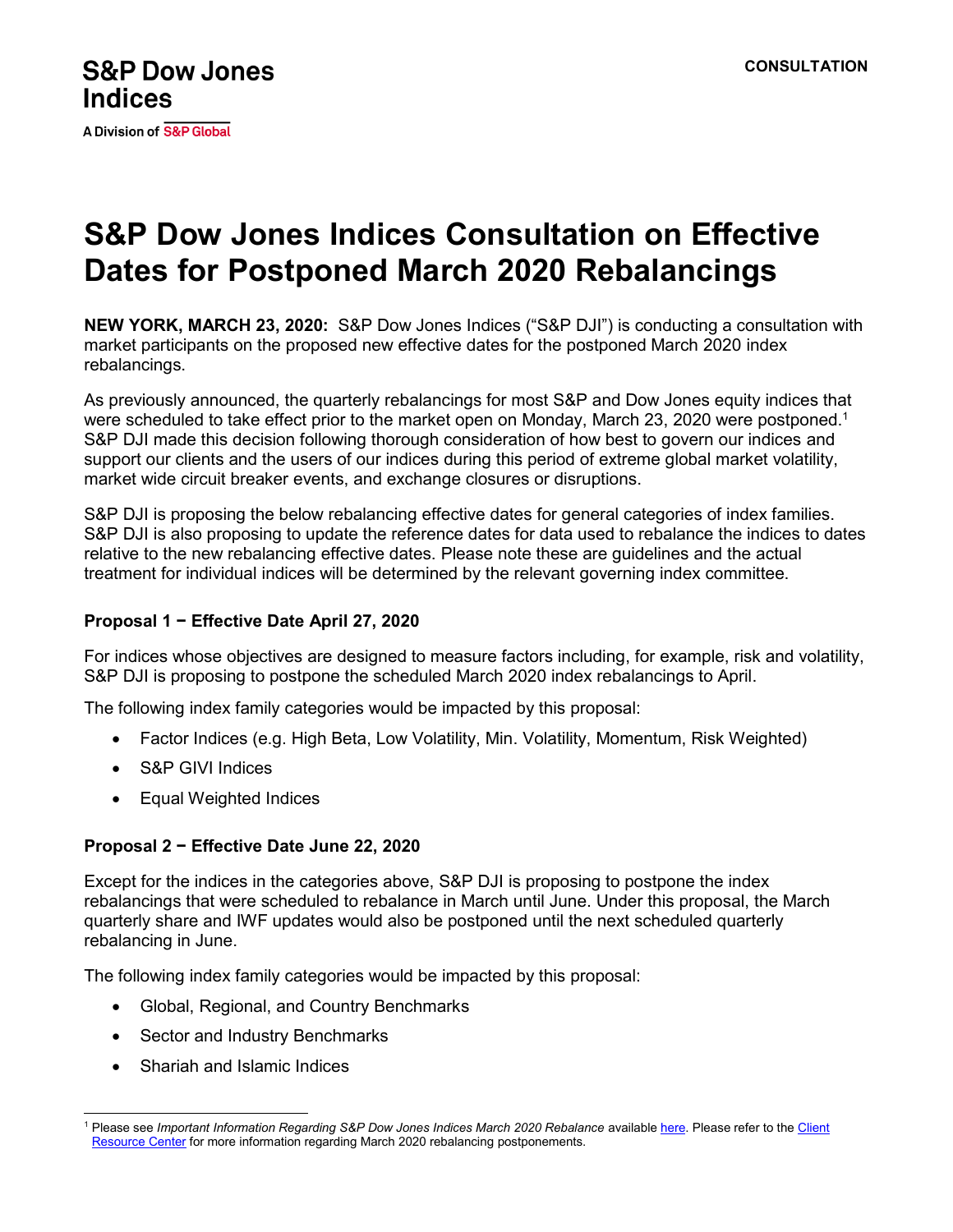- Dividend and Yield Indices
- Carbon, certain ESG, Fossil Fuel Free, and Sustainability Indices
- x Thematic Indices (ADR, Agribusiness, Forestry, Infrastructure, Internet, Metals & Mining, Real Estate/Property, Revenue Weighted, Titans)

S&P DJI will continue to monitor all indices for corporate events such as dividend cancelations or ESGrelated company events requiring early removal of constituents from these indices, where applicable.

### **QUESTIONS**

Please answer the following questions and provide S&P DJI with the reasoning behind your answers:

- **1. With respect to the index family categories listed above in Proposal 1, do you agree with the proposal to rebalance them effective prior to the market open on April 27, 2020?**
- **2. With respect to the index family categories listed above in Proposal 2, do you agree with the proposal to rebalance them effective prior to the market open on June 22, 2020?**
- **3. Do you agree with the proposal to update the reference dates for data used to rebalance the indices to dates relative to the new rebalancing effective dates?**
- **4. Do you have any comments in regards to the rebalancings currently scheduled to take effect in April or May 2020, in accordance with their regular schedules?2**
- **5. Do you have any other comments or feedback regarding the proposed effective dates?**

Your participation in this consultation is important as we gather information from various market participants in order to properly evaluate your views and preferences. Please respond to this survey by **March 27, 2020**. After this date, S&P DJI will no longer accept survey responses. Prior to the Index Committee's final review, S&P DJI may request clarifications from respondents as part of that review.

To participate in this consultation, please visit the online survey available [here.](https://us.spindices.com/governance/consultations/mr41874)

For further information about this consultation, please contact S&P Dow Jones Indices at [SPDJI\\_Index\\_Governance@spglobal.com.](mailto:SPDJI_Index_Governance@spglobal.com?subject=SPDJI%20Consultation%20on%20Effective%20Dates%20for%20Postponed%20March%202020%20Rebalancings)

*Please be advised that all comments from this consultation will be reviewed and considered before a final decision is made; however, S&P DJI makes no guarantees or is under any obligation to comply with any of the responses. The survey may result in no changes or outcome of any kind. If S&P DJI decides to change the index methodology, an announcement will be posted on our website.* 

Thank you for taking the time to complete this survey.

For more information about S&P Dow Jones Indices, please visit *[www.spdji.com.](http://www.spdji.com/)*

<sup>&</sup>lt;sup>2</sup> A list of regularly scheduled April and May 2020 index rebalancings is available upon request.